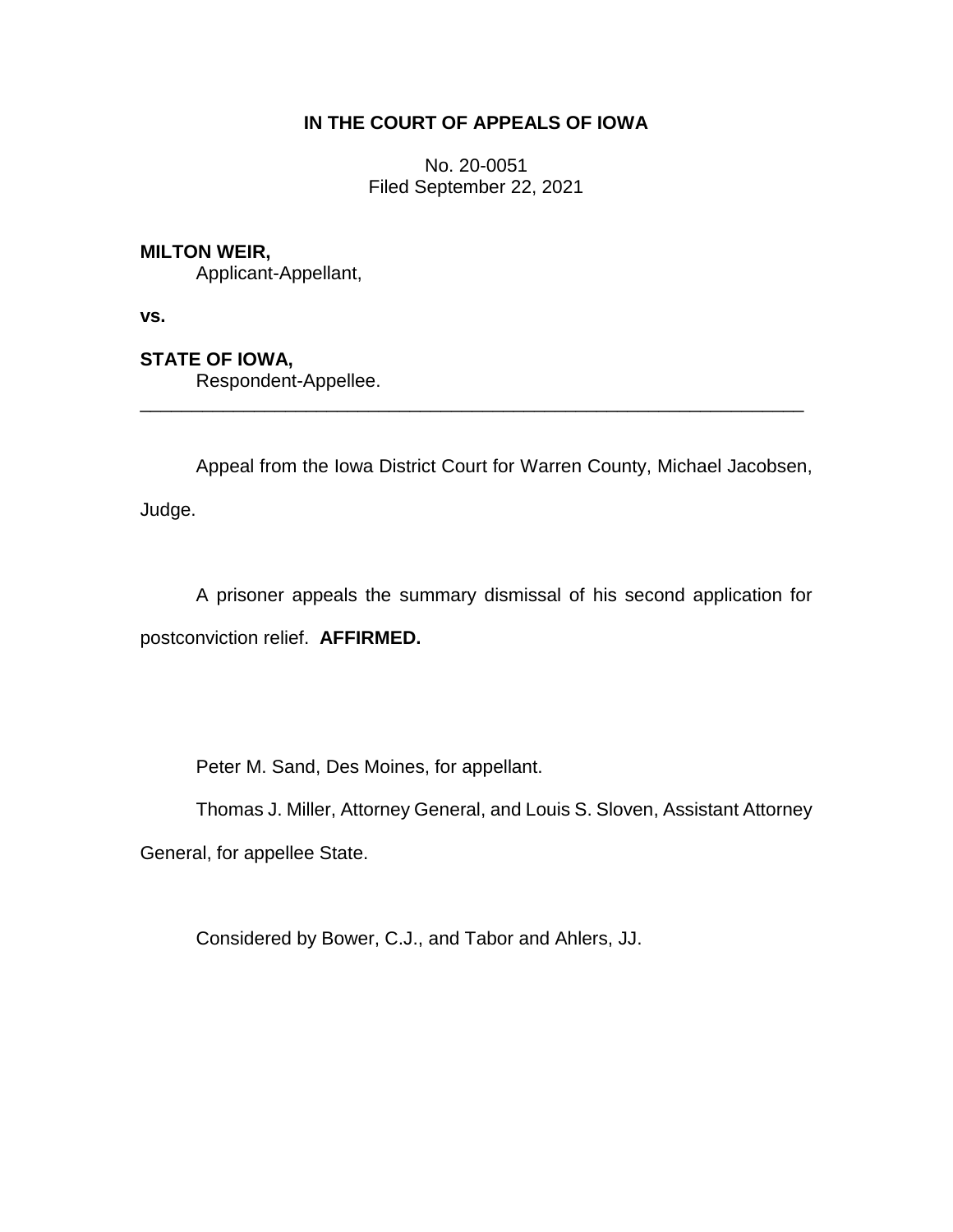**TABOR, Judge.**

In 1986, a jury convicted Milton Weir of three counts of murder in the first degree and one count of robbery in the first degree in connection with the shooting deaths of Kenny Easter, LoRae McCuddin, and her six-year-old son Dustin. In his direct appeal, Weir unsuccessfully challenged the probable cause for executing a search warrant. *See State v. Weir*, 414 N.W.2d 327, 329 (Iowa 1987) (noting that the search discovered "substantial evidence linking Weir to the crime" including a partially dismantled revolver later identified as the murder weapon). Less than three years later, Weir filed his first application for postconviction relief (PCR), advancing many claims of ineffective assistance of counsel. The PCR court found his trial and appellate counsel performed competently. Our court affirmed the denial of relief in June 1993.

More than two decades passed before Weir filed this second PCR application. The district court dismissed it as untimely. The court recognized a second PCR may relate back to the filing of the first PCR under certain conditions. *See Allison v. State*, 914 N.W.2d 866, 890 (Iowa 2018). But the court found Weir failed to meet the condition in *Allison* that the successive PCR be "filed promptly after conclusion of the first PCR action." *See id*. at 892. Weir appeals that dismissal.

Before turning to the issues briefed by Weir's appellate counsel, we address his pro se motions. The supreme court issued orders in April 2020 and February 2021 directing that Weir's request for permission to file pro se supplemental briefs and other documents be submitted with the appeal. Following *Hrbek v. State,* 958 N.W.2d 779, 789 (Iowa 2021), we decline to consider Weir's pro se filings. *See* 

2